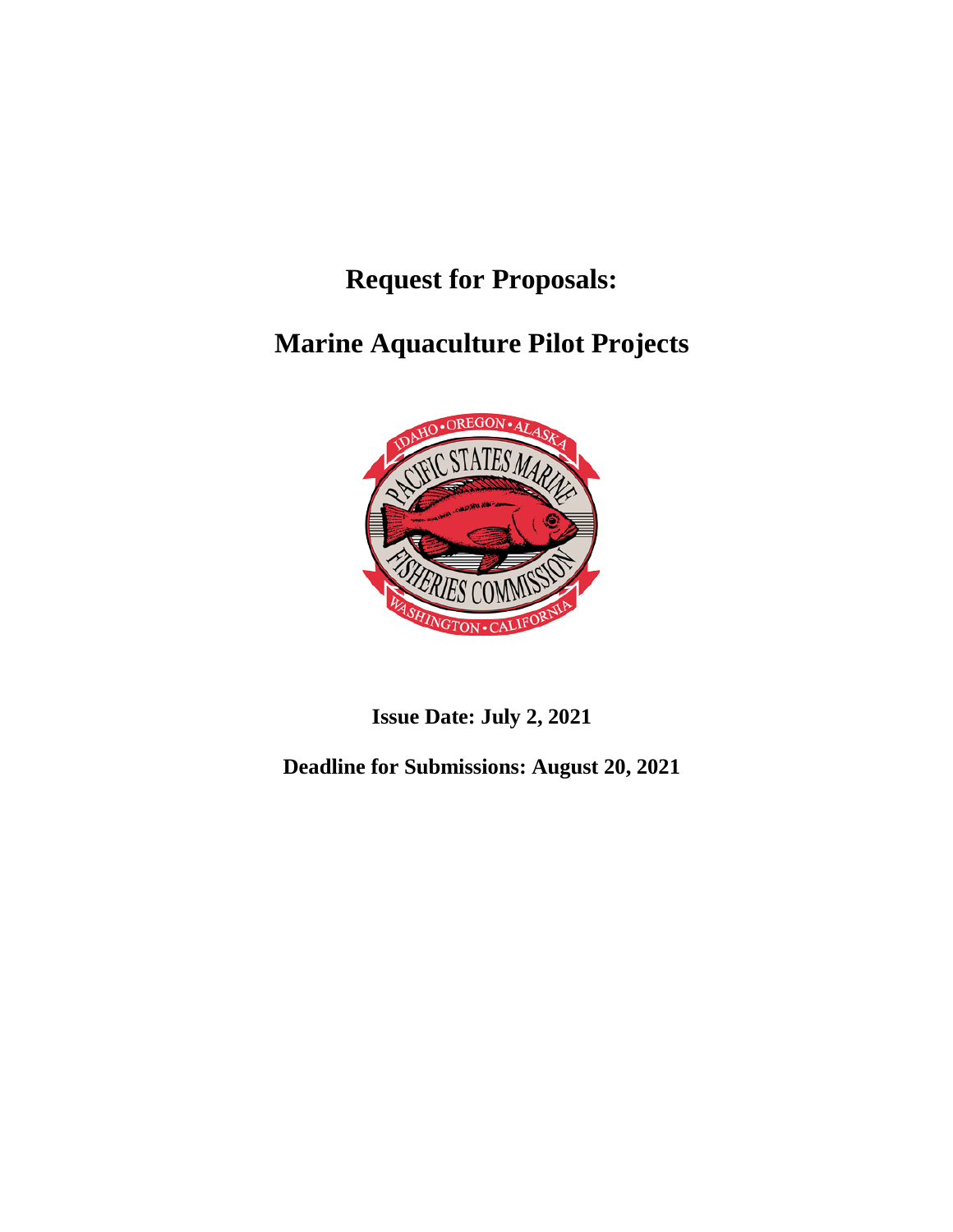# **Proposal Schedule**

| July 2, 2021:                   | Request for Proposal (RFP) issued and distributed                                                                                                                                                                                |
|---------------------------------|----------------------------------------------------------------------------------------------------------------------------------------------------------------------------------------------------------------------------------|
| July 23, 2021:                  | Deadline for written questions regarding this RFP<br>Please email questions to Michael Arredondo at: marredondo@psmfc.org                                                                                                        |
| July 30, 2021:                  | Q&A document, including the answers to the written questions posted on<br>the PSMFC website at: http://www.psmfc.org/procurements                                                                                                |
| August 20, 2021:                | Deadline for submission of proposals<br>Proposals must be submitted by e-mail to: marredondo@psmfc.org<br>Subject line for submissions: Marine Aquaculture Pilot Projects<br>Faxed and hard copy proposals will not be accepted. |
| August 23 - September 03, 2021: | Proposal review                                                                                                                                                                                                                  |
|                                 | September 10, 2021: Project finalist selected                                                                                                                                                                                    |
| October, 2021 - April 30, 2023: | <b>Anticipated Project Period</b>                                                                                                                                                                                                |

## **Funding Opportunity Description**

#### **Summary**

The Pacific States Marine Fisheries Commission (PSMFC), in cooperation and funding from the NOAA Fisheries Office of Aquaculture, will be issuing approximately **\$640,000** in grants to fund marine aquaculture pilot projects focusing on sustainable aquatic farming techniques and regional business practices to grow U.S. domestic seafood.

### **Background**

Over 85% of seafood consumed in the United States is imported and, of that amount, it has been estimated that more than half is from overseas aquaculture. The United States ranks only seventeenth in the world in aquaculture production despite possessing the largest exclusive economic zone in the world.

To address the major lost opportunity for job creation in coastal communities and to encourage the development of a domestic seafood supply, the three interstate marine fisheries commissions, with funding from NOAA fisheries, is seeking proposals to conduct regional pilot programs for partnerships between the seafood industry and community partners. The goal of these pilot programs will be to develop, validate and deploy economically and environmentally sustainable aquatic farming techniques and regional business practices to grow U.S. domestic seafood production. To maximize the impact of these pilot grants, we are giving priority consideration to promising but less commercially developed technologies, such as those targeting shellfish, seaweed, and other relative newcomers to the domestic aquaculture industry.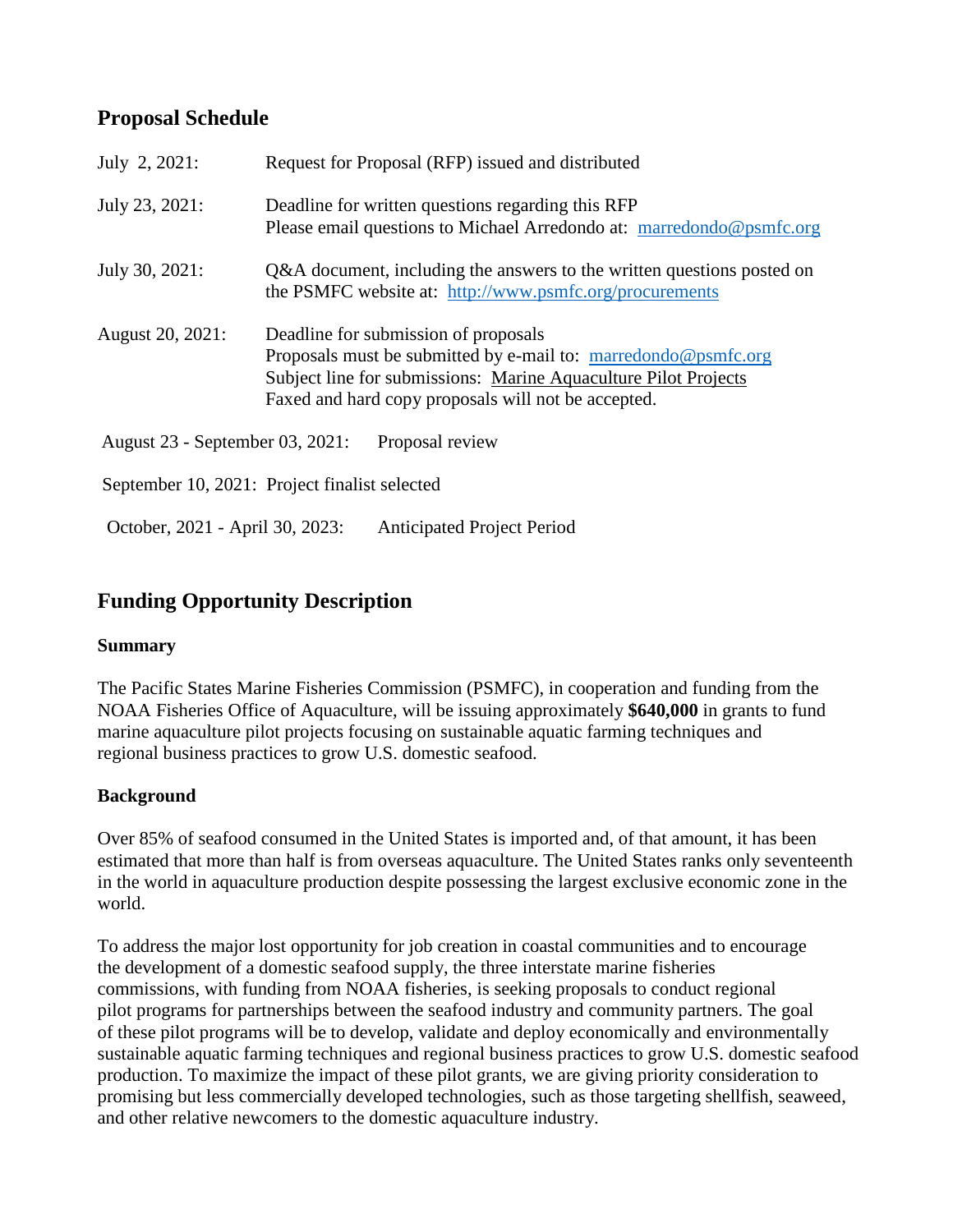#### **Scope of Work**

The geographic scope of the proposed projects is for the U.S. West Coast states of Alaska, California, Oregon and Washington, as well as Hawaii and U. S. Pacific Territories. The primary location of the proposed projects must be in the marine waters/estuarine environment. Proposed projects showing strong industry partnerships, involvement, and/or regional industry prioritization are encouraged. Proposals are particularly encouraged from U.S. Pacific Territories (American Samoa, Guam, and the Commonwealth of the Northern Mariana Islands).

Some examples of the types of pilot projects to advance the potential development and implementation of developing, validating and deploying economically and environmentally sustainable aquatic farming techniques and regional business practices to grow U. S. domestic seafood production are as follows:

- 1. Planning work for programmatic permitting development (projects that aid permit decision making rather than acquiring the permits themselves. Some examples of these types of projects may include improved Baseline Environmental Survey methods, development or application of models to evaluate environmental, economic and social risk and trade-offs, techno-economic analysis, tools to evaluate habitat value/interactions of aquaculture, tools to aid in evaluation of protected resources interactions, spatial planning, threat forecasting, remote monitoring)
- 2. Seaweed, sea cucumber, fish and shellfish (**other than oyster**) farming
- 3. Farming of species new to aquaculture in the region such as native clams, purple hinge rock scallop, seaweeds, etc.
- 4. Food safety certification of seafood farmed in federal waters
- 5. Genetic selection and work for shellfish (**other than oyster**) related to adaptation/mitigation of ocean acidification

The Pacific States Marine Fisheries Commission (PSMFC) will be issuing **\$640,000** in grants to qualified projects. Individual proposals should not exceed **\$125,000** or be less than **\$50,000**. We anticipate funding approximately 5-7 projects.

## **Eligible Applicants**

Researchers at U.S. and Territorial (American Samoa, Guam, and the Commonwealth of the Northern Mariana Islands) academic institutions, research laboratories, for-profit companies/firms, nonprofits, and state agencies are all eligible. Proposals from foreign entities are not eligible. Proposals involving multiple investigators are welcome. Any U.S. federal government agencies, including Regional Fishery Management Councils are not eligible to receive funding through this solicitation.

## **Application and Submission Information**

#### **Content and Form of Application**

- A Project Summary of no more than **one page** must be included.
- The Proposal must be no more than **three pages** using at least a 12-point font.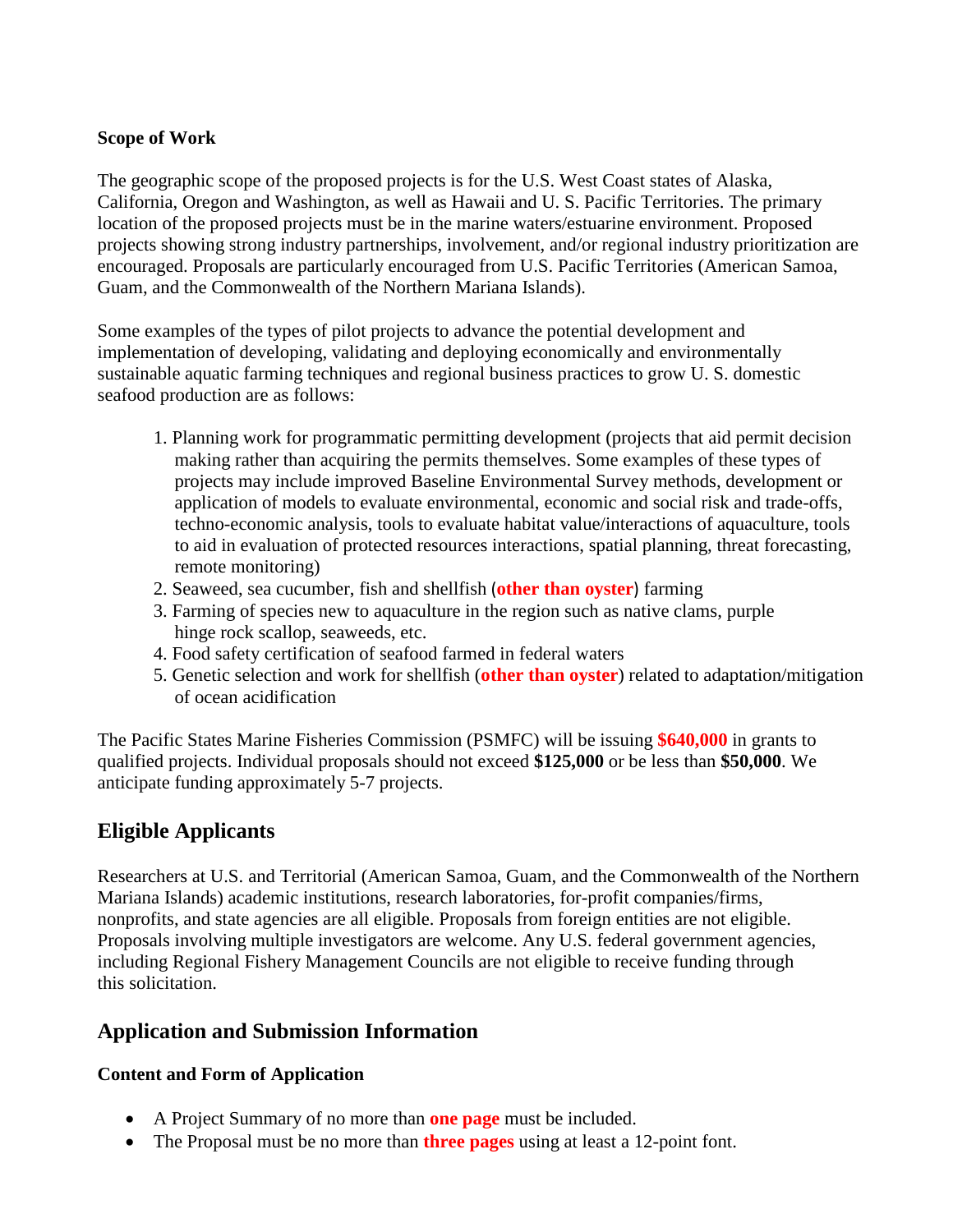- Tables and visual materials, including charts, graphs, maps, photographs and other pictorial presentations are included in the 3-page proposal limit.
- Appendices (additional pages to the 3-page proposal limit and 1-page summary) may include budgets and justifications, any project related permits and/or access agreements, previous, current and pending support, and information such as resumes.
- Letters of support or intent are encouraged.
- Brevity will assist reviewers and program staff in dealing effectively with proposals.

Proposals must include the following information in the format outlined below.

#### a. **Project Summary (1-page limit):**

- (1) Organization title
- (2) Principal Investigator(s) (PI)
- (3) Address, telephone number, and email address of Principal Investigator(s)
- (4) Project title
- (5) Project objectives for the project period
- (6) Summary of work to be performed within the project period
- (7) Budget Information
	- Total funds requested from PSMFC
	- Current and pending support (if applicable)
	- Cost sharing to be provided to this project, if any (not required). Specify whether contributions are cash or in kind
	- Total project cost.
- b. **Project description (3-page limit):** Each project must be completely and accurately described. The main body of the proposal should be a clear statement of the work to be undertaken and should include: specific objectives and performance measures for the period of the proposed work and the expected significance; relation to longer-term goals of the project; and relation to other work planned, anticipated, or underway. **Permitting:** The proposal must describe any Endangered Species Act, Marine Mammal Protection Act, or other permit requirements related to the proposed research. The proposal also must describe whether the investigators have the necessary permits in hand, or what steps the investigators have taken to obtain the necessary permits.
- **c. Project Budget:** You must include in the proposal a detailed narrative for each category providing an explanation and/or process for how the funds will be used and/or allocated. Describe and justify the budget for each organization or agency requesting funding in this proposal using the mandatory budget categories listed below.
	- **Personnel (including Fringe Benefits):** Include the salary detail for all employees assigned to this project. Explain the duties for each individual identified by name and position. State the time commitments such as hours and percent of time for each position. List the total charges for each person. Provide detail on all fringe benefits in correlation to the employee's hourly wage and the number of hours to be worked in association with the proposed project. Identify what types of fringe benefits are being covered. Describe the total charges for each person listed along with an explanation of how the charges were calculated.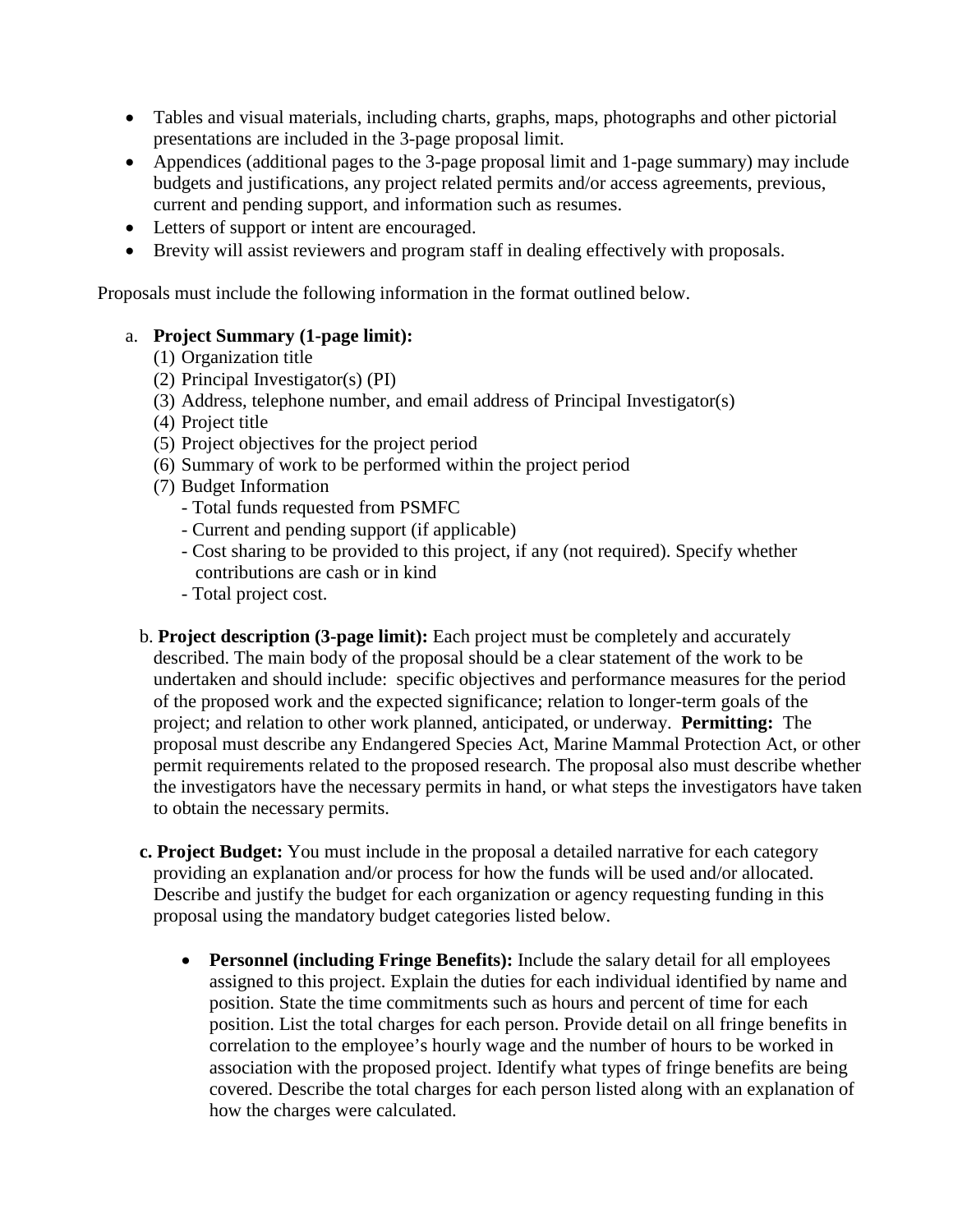- **Travel:** These costs include lodging, airfare, per diem, ground transportation and other directly-related expenses incurred while traveling for the purpose of the proposed project. Include each traveler's name, dates of travel, purpose of travel, destination, and itemized costs to include lodging, airfare, per diem, ground transportation, etc. Identify why the requested travel is directly relevant to the successful completion of the project. If there are any actual trip details that remain unknown, please explain what the basis for the proposed travel charges.
- **Contractual:** Include all expenditures associated with contractually-related activities that are directly associated with the proposed project. List each contract as a separate item. Describe the applicability to the project for each contract to be acquired.
- **Supplies:** Include a description of all equipment that individually costs *under* \$5,000 and miscellaneous supplies and materials that are required for the purpose of the proposed project. Itemize supplies by type of material or nature of expense. Identify how the proposed supplies are necessary for the successful completion of the project.
- **Equipment:** Include items that individually cost *more than* \$5,000. For any items of equipment whose costs exceed \$5,000, a description of the item and associated costs is required. List each item of equipment being requested. For each item of equipment, please identify the number of units, cost per unit and total cost specified. Explain why each item of equipment is necessary for the successful completion of the project.
- **Indirect Costs:** These are costs incurred by the investigating organization as a result of administering the proposed project but not directly associated with project implementation. Indirect costs generally include space rental, utilities, postage, data processing, training, safety management, affirmative action programs, administrative support, and supervisory oversight. **NOTE:** All proposals must include copy of the approved negotiated indirect cost rate document or similar verifying your indirect rate as part of your proposal package. Our intent is that institutions undertaking research apply funds to expenses directly related to the project, and have the ability to complete the project with low indirect cost rates.

### **Instructions, Conditions and Notices to Proposers**

1. Questions regarding this RFP shall be submitted in writing no later than **July 23, 2021** to:

Michael Arredondo PSMFC 205 SE Spokane Street, Suite 100 Portland, OR 97202 Email: [marredondo@psmfc.org](mailto:marredondo@psmfc.org) Phone: (503) 595-3100/Fax: (503) 595-3444

• **Note**: For reference, see previous marine aquaculture solicitations, questions and answers. They can be found at [2018 Aquaculture Pilot Projects Q&A](http://www.psmfc.org/wp-content/uploads/2017/12/Aquaculture-Pilot-Projects-QA-Final-1-12-18-corrected.pdf) , [2019 Aquaculture Pilot Projects](http://www.psmfc.org/wp-content/uploads/2019/02/PSMFC-Aquaculture-RFP-QA-3-29-19.pdf)  [Q&A](http://www.psmfc.org/wp-content/uploads/2019/02/PSMFC-Aquaculture-RFP-QA-3-29-19.pdf) and [2020 Marine Aquaculture Pilot Projects Q&A](http://www.psmfc.org/wp-content/uploads/2020/10/2020-PSMFC-Aquaculture-RFP-QA-Final-1.pdf)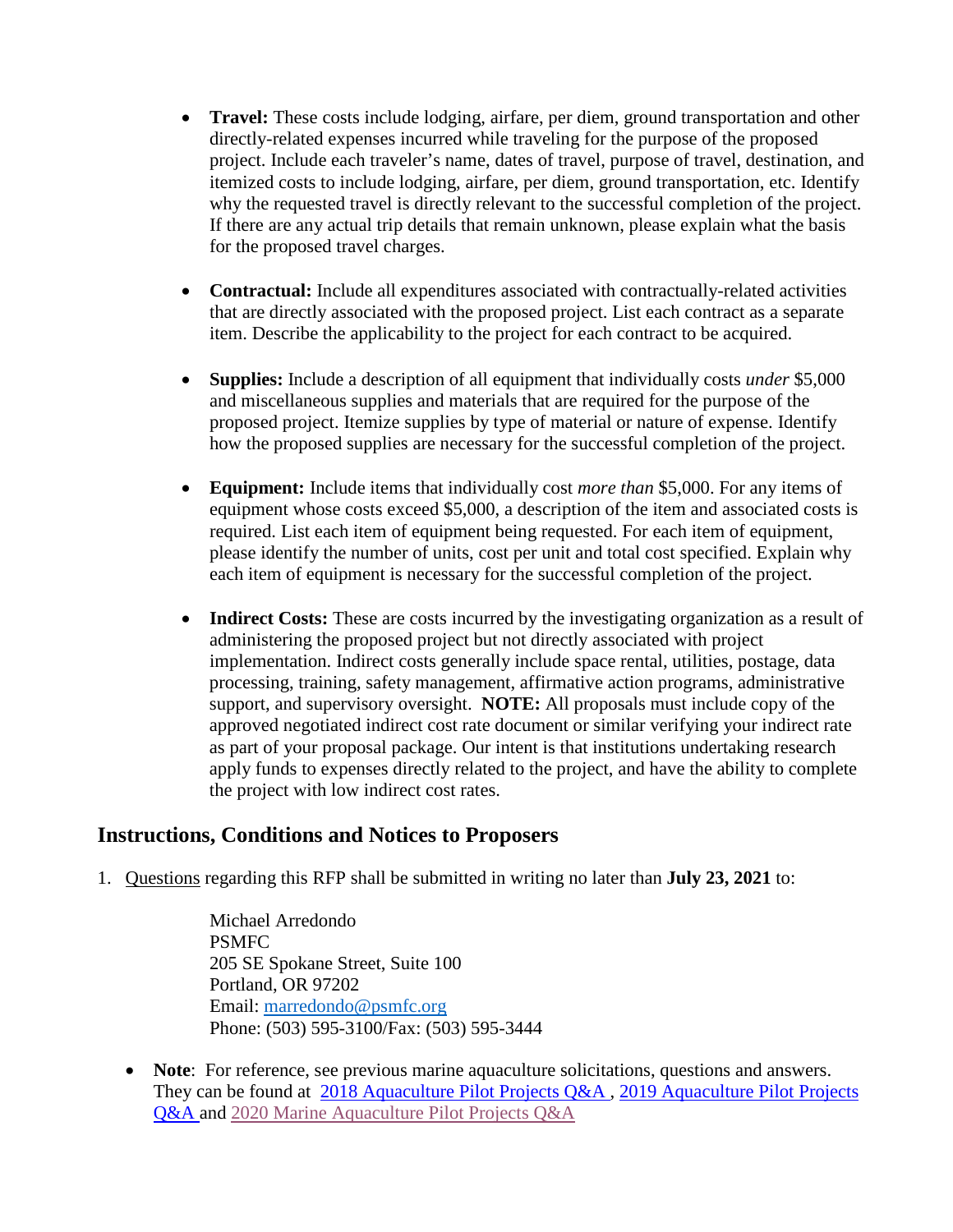The answers to the written questions will be posted on PSMFC's website by **July 30, 2021.**

2. Amendments to the Solicitation

If this solicitation is amended, all terms and conditions that are not amended remain unchanged.

Proposers shall acknowledge receipt of any amendment to this solicitation in proposer's cover letter.

- 3. Submission, Modification, Revision and Withdrawal of Proposals
	- a. The deadline for proposals is **August 20, 2021:** Michael Arredondo PSMFC 205 SE Spokane Street, Suite 100 Portland, OR 97202 Email: [marredondo@psmfc.org](mailto:marredondo@psmfc.org) Phone: (503) 595-3100/Fax: (503) 595-3444
	- b. PSMFC reserves the right to consult with and to consider information from its own sources, including information from state and federal agencies regarding the proposer's prior performance or the status of outstanding investigations or warrants involving the proposer.
	- c. Late proposals
		- i. Any proposal, modification, or revision at the PSMFC office designated in the solicitation after the exact time specified for receipt to offers is "late" and will not be considered unless it is received before award is made, the PSMFC Fiscal Manager determines that accepting the late offer would not unduly delay the acquisition; and
		- ii. There is acceptable evidence to establish that it was received at the PSMFC installation designation for receipt of offers and was under the PSMFC's control prior to the time set for receipt to offers; or
		- iii. It is the only proposal received.
		- iv. However, a late modification of an otherwise successful proposal that makes its terms more favorable to the PSMFC, will be considered at any time it is received and may be accepted.
		- v. Acceptable evidence to establish time of receipt at the PSMFC installation includes the time/date stamp of that installation on the proposal wrapper, other documentary evidence of receipt maintained by the installation, or oral testimony or statements of PSMFC personnel.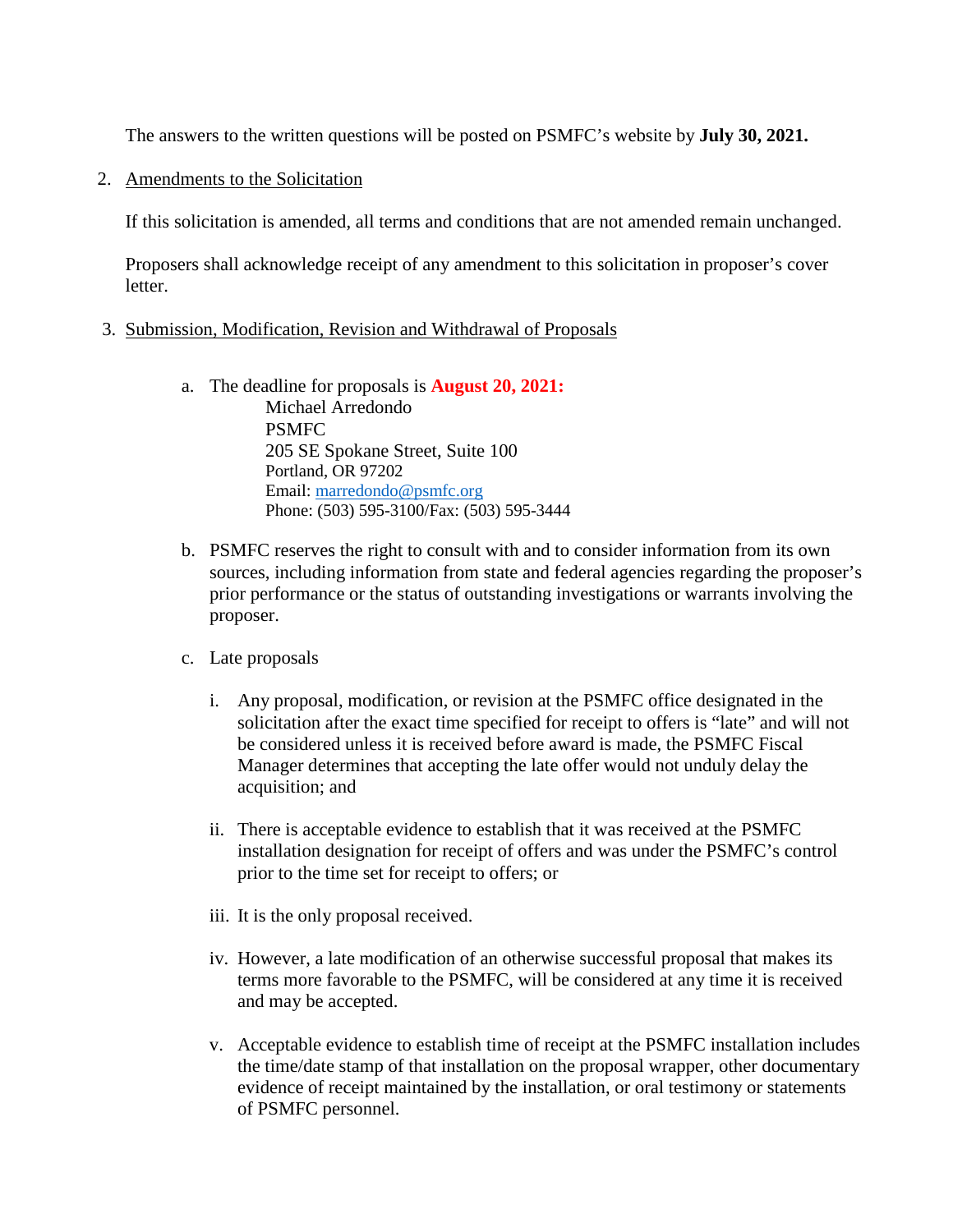- d. If an emergency or unanticipated event interrupts normal PSMFC processes so that proposals cannot be received at the office designated for receipt of proposals by the exact time specified in the solicitation, and urgent PSMFC requirements preclude amendment of the solicitation, the time specified for receipt of proposals will be deemed to be extended to the same time of day specified in the solicitation on the first work day on which normal PSMFC processes resume.
- e. Proposals may be withdrawn by written notice received at any time before award. Proposals may be withdrawn in person by an offer or an authorized representative, if the identity of the person requesting withdrawal is established and the person signs a receipt for the proposal before award.
- f. Proposers shall submit proposals in response to this solicitation in English and in U.S. dollars.
- g. Proposers may submit modifications to their proposals at any time before the solicitation closing date and time, and may submit modifications in response to an amendment, or to correct a mistake at any time before award.
- h. Proposers may submit revised proposals only if requested or allowed by PSMFC.
- i. Proposals may be withdrawn at any time before award. Withdrawals are effective upon receipt of notice by the Fiscal Manager.
- j. Each Proposal must state that it is a firm offer which may be accepted within a period of ninety (90) days. Although the contract is expected to be awarded prior to that time, the ninety-day period is requested in order to allow for unforeseeable delays.
- k. Proposer shall submit the name, address, and telephone number of the person(s) with the authority to bind the firm, as well as to answer questions or provide clarification concerning the firm's proposal.
- l. PSMFC is not liable for any costs incurred by vendors/contractors in developing or submitting their response to this RFP.

### **Proposal Evaluation**

- 1. All proposals received in accordance with these RFP instructions will be evaluated to determine if they are complete and meet the requirements specified in this RFP.
- 2. All proposals received in accordance with these RFP instructions will be reviewed, analyzed, evaluated and scored in accordance with the criteria described below. If needed, additional information may be requested from one or more proposers. Each submitted and complete full proposal is distributed to at least three external reviewers for written evaluation and comments. Historically, reviewers have been from academia, state resource agencies, regional aquaculture center staff, NGO's and PSMFC staff.
- 3. Request for additional information. During the evaluation period, PSMFC may request additional information in order to fairly evaluate a proposer's offer. If such information is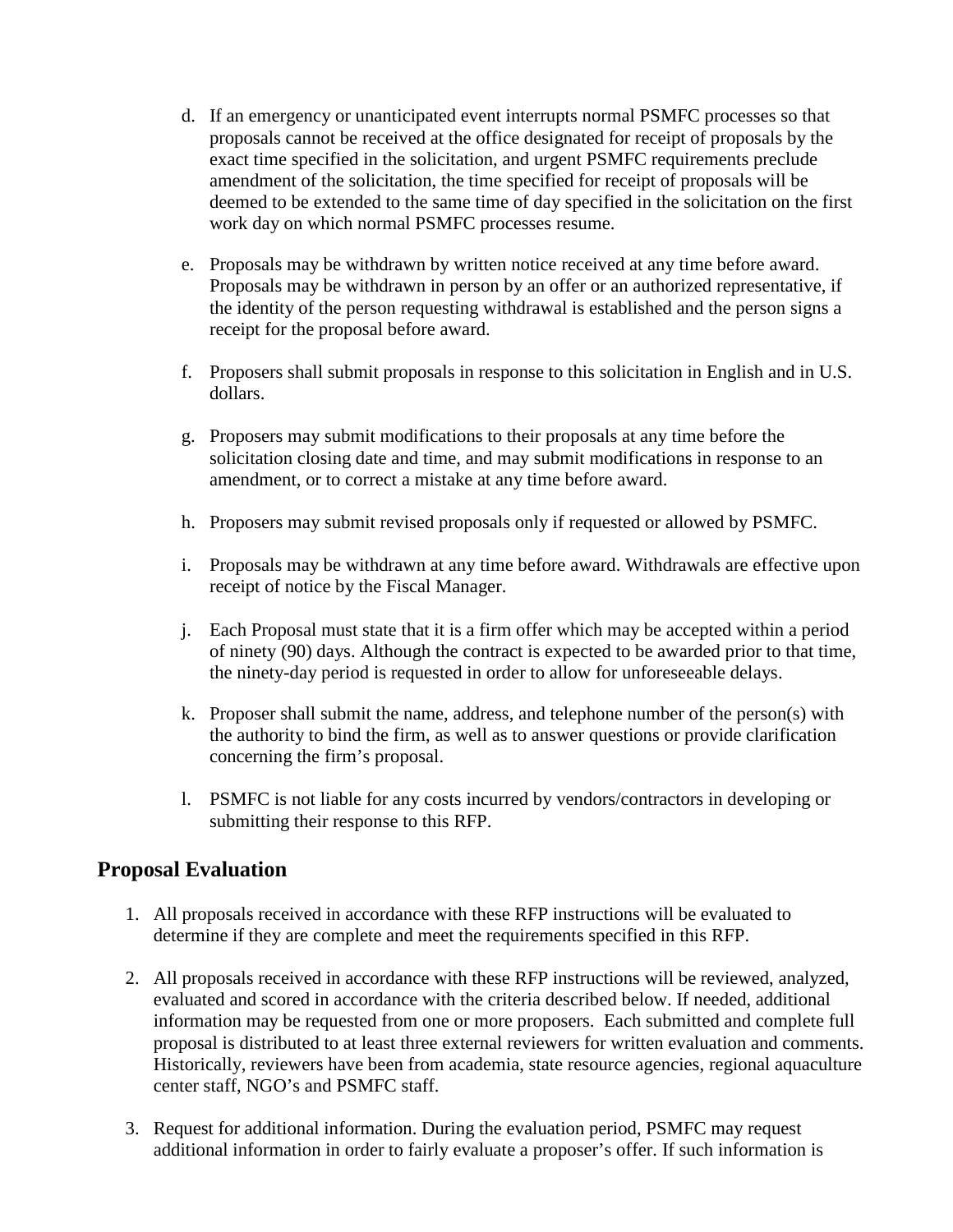required, the proposer will be notified in writing (or by email) and will be permitted a reasonable period of time to respond.

- 4. Evaluation Criteria. By use of numerical and narrative scoring techniques, proposals will be evaluated by PSMFC against the factors specified below. The relative weights of the criteria – based on a 100-point scale – are shown in parentheses. The evaluation criteria are:
	- a. Qualifications, experience, ability to address program priorities (30 points);
	- b. Work Plan/Technical Approach (30 points);
		- Project structure and design,
		- Specific tasks to be accomplished,
		- Methods that will be used to accomplish the tasks,
		- How products or services will be made available to the seafood industry and communities.
	- c. Partnerships (20 points)
		- How the proposal partners between the seafood industry and community partners and how they will benefit from project results.
		- letters of support,
	- d. Cost/Project Budget (20 points)
		- Detailed budgets and justifications should be attached as an appendix,

# **Conflict of Interest**

A conflict of interest exists when financial interests or other opportunities for tangible personal or professional benefit could influence or appear to influence the professional judgment of a member of the Proposal Review Committee. Improper influence could be used to not only advance one's own research program, but also to unfairly promote a family member's, colleague's or former student's program. Thus, care must be exercised to avoid a conflict of interest during the proposal review process and the discussion of past, current or proposed research. A conflict of interest also exists when circumstances simply have the appearance of compromising the professional judgement of a member of the Proposal Review Committee. It is the policy of PSMFC that conflicts of interest or the appearance of conflicts of interest shall be avoided wherever possible and disclosed and minimized in situations where interests cannot be reasonably separated. Whenever a conflict of interest arises during discussions of the Proposal Review Committee, the member in question shall disclose the possible conflict and excuse themselves from the discussion.

# **Grant Award**

- 1. All qualified proposals will be evaluated and awards will be made to those proposed projects whose combination of cost and technical offers is deemed to best address the research themes of this RFP. It is estimated that the final awards to selected projects will begin in October 2021.
- 2. PSMFC reserves the right to make an award for project at a cost that is less than what was proposed.